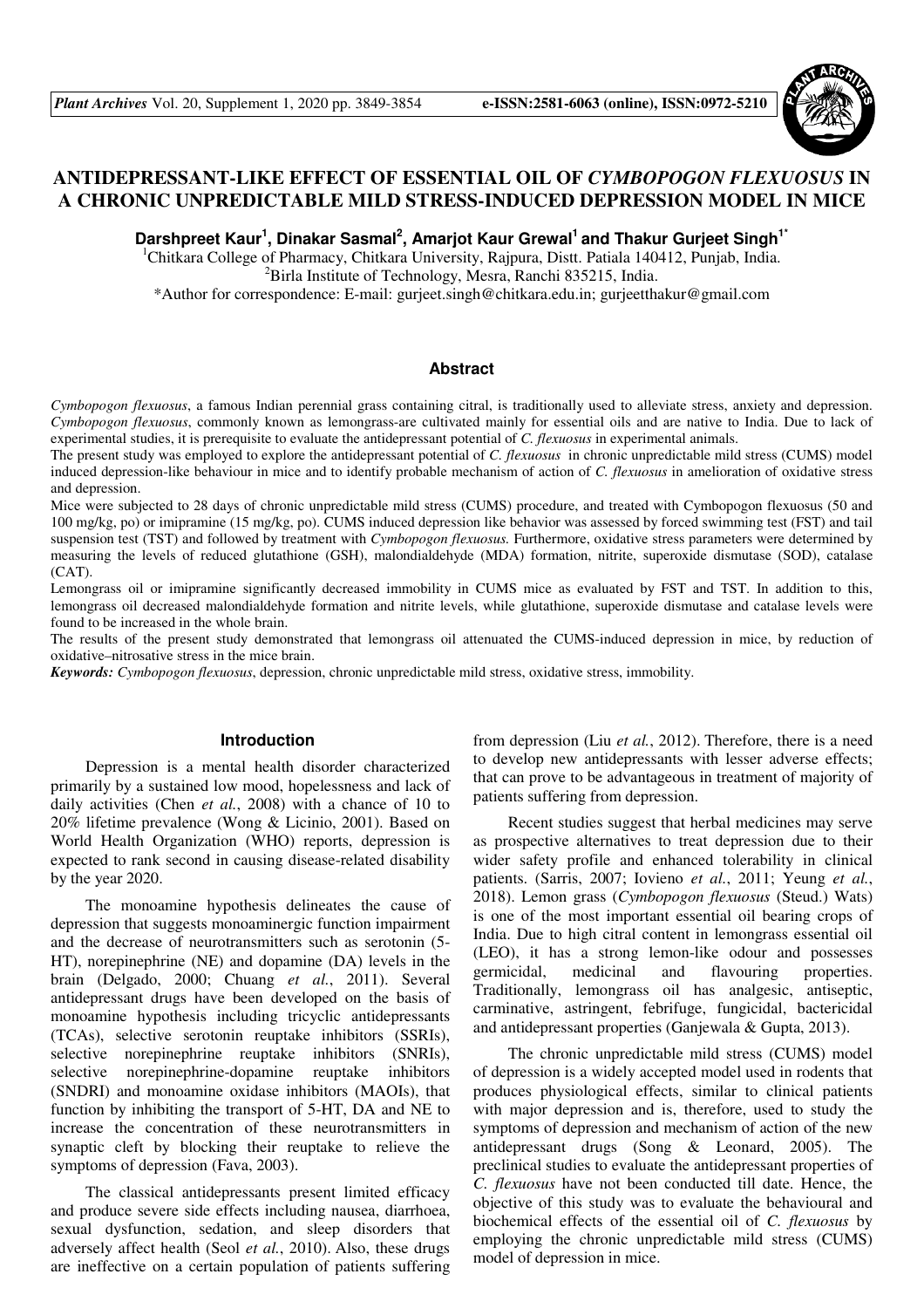### **Materials and Methods**

#### **Chemical and reagents**

Imipramine (Torrent Pharmaceuticals, India) was used in the study. All other reagents used were of analytical grade.

# **Plant collection**

Leaves of *Cymbopogon flexuosus* (lemongrass) were collected from medicinal garden of Birla Institute of Technology, Ranchi, India. The leaves were dried at room temperature under shed for 2 days and later stored in moisture free environment. The plant material was taxonomically identified at National Institute of Pharmaceutical Education and Research, Mohali, India and preserved against herbarium no. NIP-H-225.

#### **Isolation of essential oil**

Fresh herb (leaves) of *C. flexuosus* were hydrodistilled in a clevenger apparatus for 6 hrs (Chowdhury *et al.*, 2010). The volume of the essential oil was measured and stored in small vials. To the vials, anhydrous sodium sulphate was added to remove the moisture content from essential oils. To prevent the degradation of the essential oil, the vials were stored at 4°C in refrigerator.

### **Experimental animals**

Swiss albino mice (20-30g) were procured from the Institute Animal House of Birla Institute of Technology, Mesra, Ranchi*.* The animals were acclimatized under standard laboratory conditions for a week with a 12-h light/dark cycle (lights turned on at 7 AM). The mice were kept in polyacrylic cages and fed with standard rodent diet and provided with purified water and food *ad libitum*. The behavioral assessments were carried out between 09:00 and 15:00 h. The experimental protocol was approved (PROV/BIT/PH/IAEC/33/2014) by the Institutional Animal Ethics committee (IAEC) of Birla Institute of Technology, Mesra, Ranchi.

### **Chronic unpredictable mild stress (CUMS) procedures**

Mild unpredictable stress parameters practised for 4-6 weeks in mice produce depression-like traits in mice. This makes CUMS protocols as valid depression models in rodents (Nestler & Hyman, 2010). The CUMS procedure was performed as described by Zhong (Zhong *et al.*, 2006) with some modifications. The method of CUMS procedure including the following stimulations was performed in the experimental animals for 28 days: (1) physical restraint for 2 hours, (2) exposure to an empty water bottle for 1 hour, (3) exposure to a foreign object for 24 hours, (4) overnight illumination, (5) tail pinch (60 sec), (6) tilted cage at 45 for 7 hours (7) tail pinch (30 sec) (Jindal *et al.*, 2013; Liu *et al.*, 2012).

### **Drug administration and experimental groups**

The animals were divided into 8 groups (n=8). Group 1: nonstressed mice administered with vehicle (Tween 80, 0.1%, po); Group 2: nonstressed mice received imipramine (15 mg/kg, po); Groups 3 and 4: nonstressed mice with LEO treatment (50 and 100 mg/kg, po); Group 5: CUMS stressors with vehicle; Group 6: CUMS stressors administered with imipramine (15 mg/kg, po); Groups 7 and 8: CUMS stressors with LEO treatment (50 and 100 mg/kg, po). The essential oil and imipramine were given daily 1 hour before the CUMS stressors for 28 days. LEO was dissolved in vehicle before use and all drugs were administered orally (via intragastric gavage) between 9:00 am to 10:00 am for 4 weeks.

### **Behavioral procedures**

### **Tail suspension test (TST)**

TST was used to measure the total duration of immobility in mice according to the method of Steru (Steru *et al.*, 1985). Animals were suspended by an adhesive tape placed approximately 1 cm from the tip of the tail and at a height of 50 cm above the floor surface. The test lasted for 6 minutes and immobility duration was recorded. Immobility was defined as the state of freezing or absolute loss of movement in mice.

### **Forced swimming test (FST):**

The FST was performed according to a previously described method with minor modifications (Yankelevitch-Yahav *et al.*, 2015). Briefly, each mouse was individually placed in a glass cylinder filled with water (height: 50 cm; diameter: 20 cm; water depth: 35 cm; temperature: 23–25 °C) and was forced to swim for a period of 6 min. The duration of immobility was recorded for the last 4 min of the test. The water in the cylinder was replaced after each trial.

### **Biochemical parameters**

### **Tissue preparation**

On 29<sup>th</sup> day following behavioral analysis, the animals were sacrificed under anaesthesia. The brains were removed and weighed. A 10% (w/v) brain homogenate was prepared in 0.1 M phosphate buffer (pH 7.4). The homogenate was centrifuged at 10,000 g for 15 min, aliquots of supernatant were separated for biochemical analysis (Gawali *et al.*, 2017).

#### **Reduced Glutathione estimation**

Reduced glutathione was estimated according to the method described by Ellman, 1959. 1 ml of supernatant was precipitated with equal volume of 4% sulfosalicylic acid and cold digested for 1 h at 4°C. Samples were centrifuged at 1200 g for 15 min at 4°C. To 1 ml of the supernatant, added 2.7 ml of phosphate buffer (0.1 mmol/L, pH 8) and 0.2 ml of 5,5'-dithiobis-(2-nitrobenzoic acid) (DTNB). The absorbance was read at 412 nm using a UV spectrophotometer (Shimadzu, Japan). The results were expressed as µmol per mg protein.

#### **Lipid peroxidation assay**

The extent of lipid peroxidation in brain homogenate was measured by the method described by Wills, 1966. The amount of MDA (an end product of lipid peroxidation), was measured after its reaction with thiobarbituric acid at 532 nm using a UV spectrophotometer (Shimadzu, Japan). The concentration of MDA was determined from a standard curve and expressed as nmol per mg protein.

#### **Nitrite estimation**

The accumulation of nitrite that indicates the production of nitrite oxide, was determined by Griess reagent (0.1% N- (1-naphthyl) ethylenediamine dihydrochloride, 1%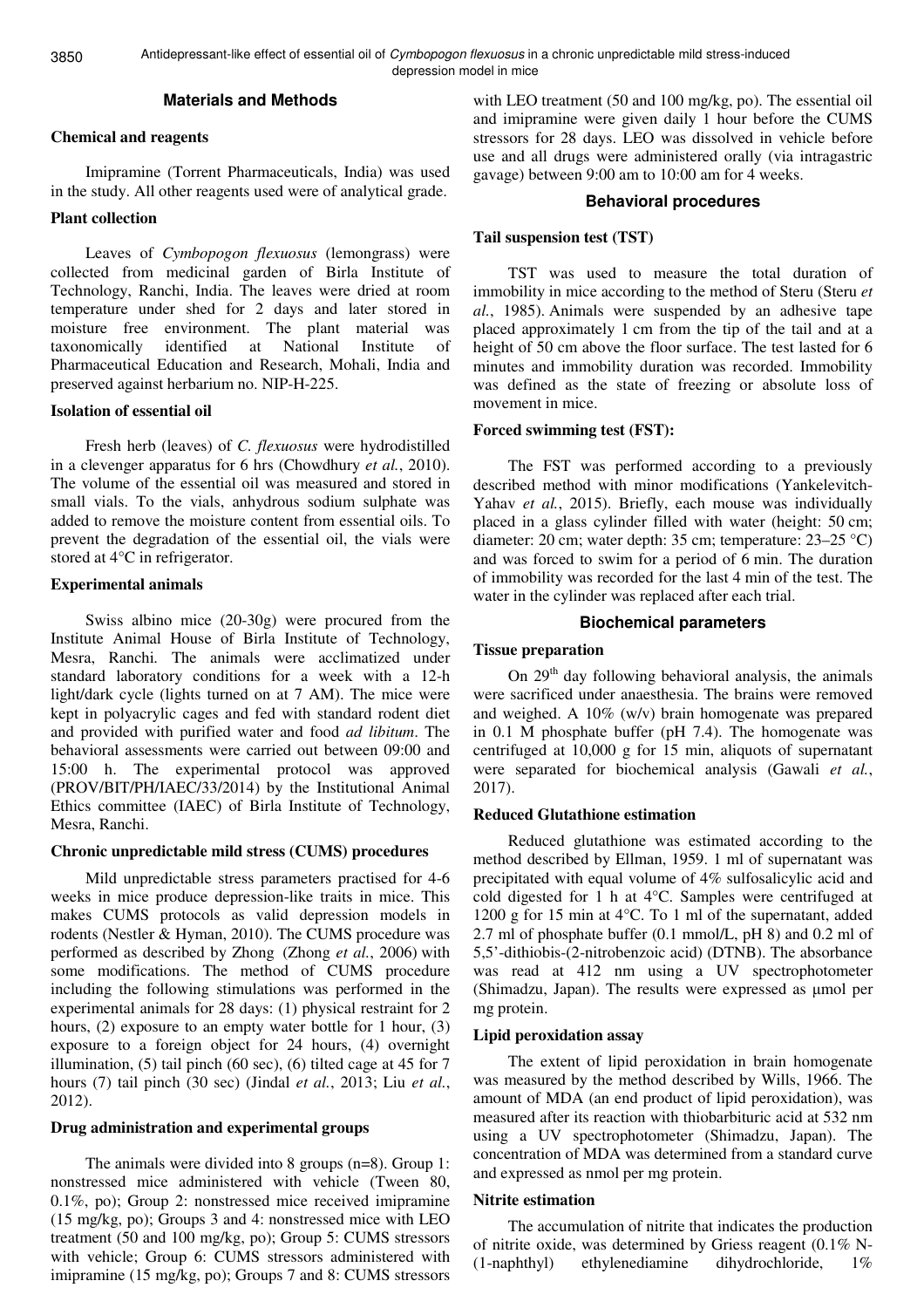sulfanilamide and 5% phosphoric acid (Green *et al.*, 1982). The supernatant and Griess reagent were mixed in equal volumes and this mixture was incubated for 10 min at room temperature in the dark. The absorbance was measured at 546 nm using a UV spectrophotometer (Shimadzu, Japan). The concentration of nitrite was determined from standard curve of sodium nitrite and expressed as µmol/mg protein.

#### **Catalase activity**

Brain catalase activity was measured in accordance to Sinha, 1972. To 1.0 ml of phosphate buffer (0.01 mol/l, pH 7), added 0.1 ml of brain homogenate supernatant and 0.4 ml of hydrogen peroxide (2 mol/l). To this, added 2 ml of dichromate–acetic acid reagent (5% potassium dichromate and glacial acetic acid were dissolved to prepare a 1:3 ratio). The absorbance was measured at 620 nm and expressed as U/mg protein.

#### **Superoxide dismutase activity**

Superoxide dismutase (SOD) activity was measured by the method described by Misra & Fridovich, 1972. The reaction mixture was prepared by adding 1ml of sodium carbonate (50 mM), 0.4 ml of nitroblue tetrazolium (25  $\mu$ M), and 0.2 ml hydroxylamine hydrochloride (0.1 mM). Later, 0.1 ml of brain homogenate supernatant was added to the previously made reaction mixture. The absorbance was measured at 560 nm and expressed as U/mg protein.

### **Statistical analysis**

All the results were expressed as mean  $\pm$  SEM. Data was analyzed by one-way analysis of variance (ANOVA) followed by Tukey's post-hoc test using Graphpad Prism 7 software.  $p < 0.05$  was considered as statistically significant.

#### **Results**

**Effect of LEO treatment on immobility times in the FST and TST:** In Fig 1&2, there was no significant effect of imipramine (15 mg/kg) and LEO (50 mg/kg and 100 mg/kg) in unstressed mice on immobility time in FST and TST. In stressed mice, the CUMS treatment significantly increased the immobility time in both the tests in comparison to the vehicle treated group  $(p<0.05)$ . Treatment with imipramine significantly reduced immobility time in stressed mice than vehicle group that received CUMS treatment ( $p<0.05$ ). LEO (50 and 100 mg/kg) dose dependently decreased the immobility time than CUMS treated vehicle group (p<0.05).



**Fig. 1:** Effect of LEO on immobility time in FST in seconds. \*\**P*<0.05 vs vehicle; ##*P*<0.05 vs CUMS



\*\**P*<0.05 vs vehicle; ##*P*<0.05 vs CUMS

#### **Effect of LEO treatment on oxidative stress markers**

**Effect of LEO treatment on lipid peroxidation levels in the brain:** In Fig. 3, there was no significant effect of imipramine (15 mg/kg) and LEO (50 and 100 mg/kg) in unstressed mice on lipid peroxidation levels. Lipid peroxidation levels were significantly elevated in mice subjected to CUMS treatment than the vehicle treated group (p<0.05). Imipramine significantly reduced lipid peroxidation levels in stressed mice than vehicle group that received CUMS treatment ( $p<0.05$ ). LEO (50 and 100 mg/kg) dose dependently reduced brain lipid peroxidation levels in CUMS subjected mice  $(p<0.05)$ .



\*\* $P < 0.05$  vs vehicle;  $^{#}P < 0.05$  vs CUMS

**Effect of LEO treatment on plasma nitrite levels:** In Fig 4, there was no significant effect of imipramine (15 mg/kg) and LEO (50 and 100 mg/kg) in unstressed mice on plasma nitrite levels. Plasma nitrite levels were significantly elevated in mice subjected to CUMS treatment than the vehicle treated group (p<0.05). Imipramine significantly reduced plasma nitrite levels in stressed mice than vehicle group that received CUMS treatment  $(p<0.05)$ . LEO treatment dose dependently reduced brain plasma nitrite levels in CUMS subjected mice  $(p<0.05)$ .



**Fig. 4:** Effect of LEO on plasma nitrite levels in the brain. \*\**P*<0.05 vs vehicle; ##*P*<0.05 vs CUMS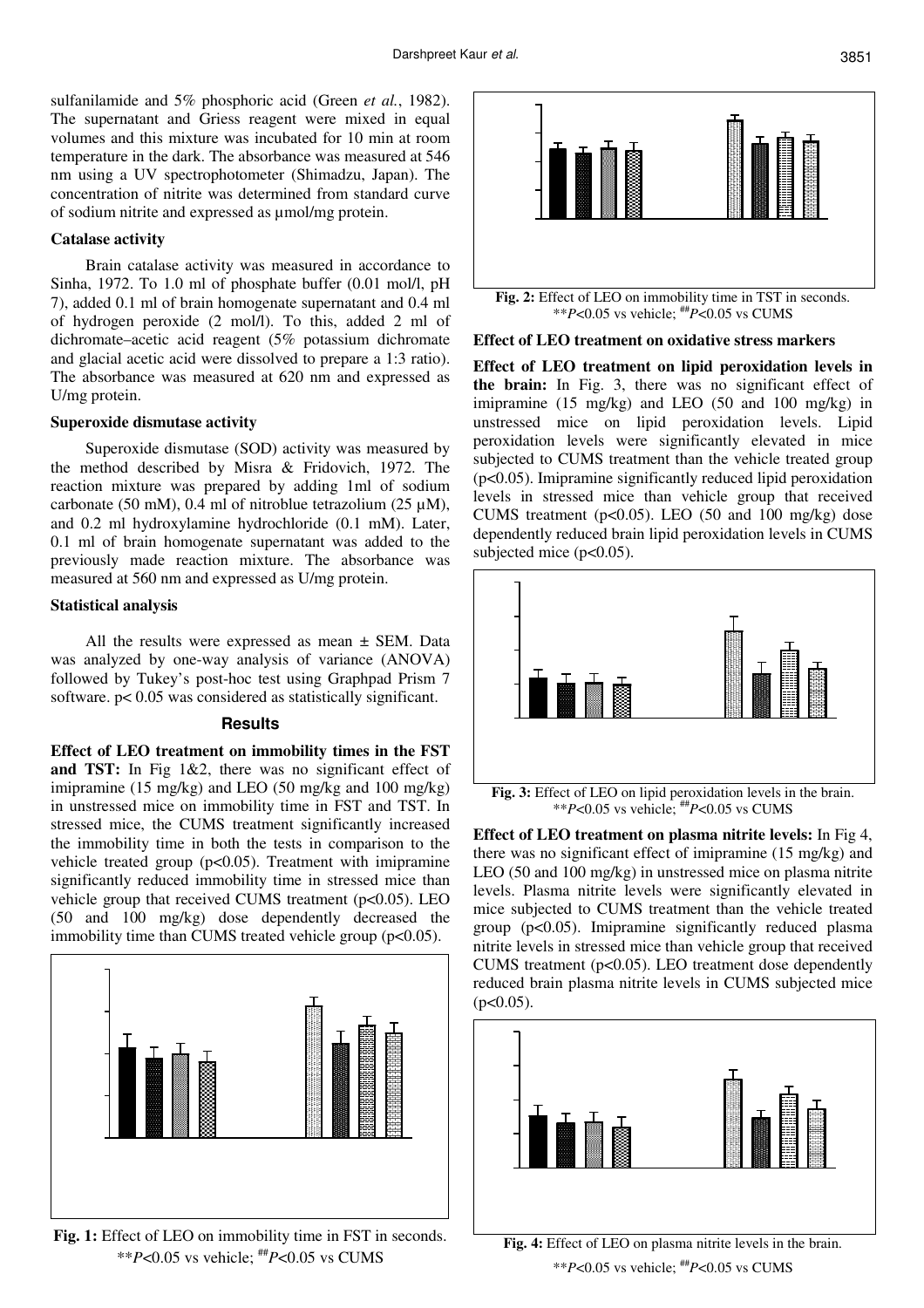**Effect of LEO treatment on glutathione levels in the brain:** In Fig 5, there was no significant effect of imipramine (15 mg/kg) and LEO (50 and 100 mg/kg) in unstressed mice on glutathione levels in the brain. CUMS treatment resulted in significant reduction of GSH levels in the mice brain in comparison to vehicle control group (p<0.05). Imipramine (15 mg/kg) treatment significantly increased glutathione levels in stressed mice than vehicle group that received CUMS treatment (p<0.05). Treatment with LEO dose dependently restored the glutathione levels in the mice brain  $(p<0.05)$ .



**Fig. 5:** Effect of LEO on glutathione levels in the brain. \*\**P*<0.05 vs vehicle; ##*P*<0.05 vs CUMS

**Effect of LEO treatment on catalase levels in the brain:** In Fig 6, there was no significant effect of imipramine (15 mg/kg) and LEO (50 and 100 mg/kg) in unstressed mice on catalase levels in the brain. In CUMS treated mice, there was a significant decrease in the catalase levels in the mice brain than the ve $\frac{1}{\sqrt{10}}$ cle treated group (p<0.05). Imipramine (15 mg/kg) treatment significantly increased glutathione levels in stressed mice than vehicle group that received CUMS treatment  $(50.05)$ . LEO (50 and 100 mg/kg) dose dependently  $\overline{\mathbf{\Phi}}$  stored the catalase levels in the mice brain  $(p<0.05)$ .



**Fig. 6:** Effect of LEO on catalase levels in the brain. \*\**P*<0.05 vs vehicle; ##*P*<0.05 vs CUMS

**Effect of LEO treatment on SOD levels in the brain:** In Fig 7, there was no significant effect of imipramine (15 mg/kg) and LEO (50 and 100 mg/kg) in unstressed mice on catalase levels in the brain. SOD levels were significantly decreased in the mice brain on CUMS exposure than the vehicle treated group (p<0.05). Imipramine (15 mg/kg) treatment significantly increased SOD levels in stressed mice than vehicle group that received CUMS treatment  $(p<0.05)$ . LEO (50 and 100 mg/kg) treatment produced restoration of the SOD levels in the CUMS treated mice ( $p \le 0.05$ ).





# **Discussion**

In the present experiment, we have demonstrated the potential antidepressant-like activity of LEO in the CUMS mice model. The CUMS model is commonly used to induce depression in mice and also to understand the pathophysiology of depression, as it simulates human depression like state in mice (Willner, 1997, 2005). The behavioral tests employed in present study are FST and TST suggest that CUMS stressors applied for 28 days produced the depressive-like behavior in mice (Nirmal *et al.*, 2008; Kumar *et al*., 2011). FST and TST are widely used behavioural despair tests of depression. In the FST, mice swam vigorously in a beaker from which they are unable to escape (aan het Rot *et al.*, 20<del>14)</del>; Murrough *et al.*, 2013). The duration of immobility time in mic<sup>threa</sup> are confined and forced to swim is **reflective** of helplessness (Chen *et al.*, 2012). It was observed that exposure to CUMS protocol significantly increased immobility time in FST. While, administration of LEO (50 and 100 mg/kg, po) in the CUMS treated mice for 28 successive days demonstrated dose dependent reduced levels of despair as immobility period was reduced in comparison to CUMS+vehicle group. In a similar manner, in the TST test, mice were subjected to inescapable stressful situation. Unlike the forced swim test, in the TST there is no risk of hypothermia induced by submersion in water (Thierry *et al.*, 1986). A significant treatment effect of LEO was observed in stressed mice as immobility time was reduced dose-dependently than in CUMS<sup>+</sup>webicle group.

Recent studies indicate that oxidative stress in rodent brain contributes in the pathogenesis of depression. In the CNS, destrased antioxident levels result in increased reactive oxygen species (ROSS-production and thus cause damage to endogenous structural molecules such as protein, fat, and DNA (Bilici *et al.*, 2001; Khanzode *et al.*, 2003). In the present study, recurrent exposure to different stressors for 4 weeks produced increased lipid peroxidation, nitrite levels, and lowered endogenous antioxidant activity in the brain of the mice. However, the chronic lemongrass oil treatment significantly decreased the MDA, nitrite levels and increased the glutathione, SOD and CAT activity in the brain of CUMS mice.

In conclusion, exposure to CUMS protocol resulted in depression like behaviour, increased the oxidative stress markers and decreased the antioxidant enzymes activity. In CUMS mice, the chronic treatment of imipramine and the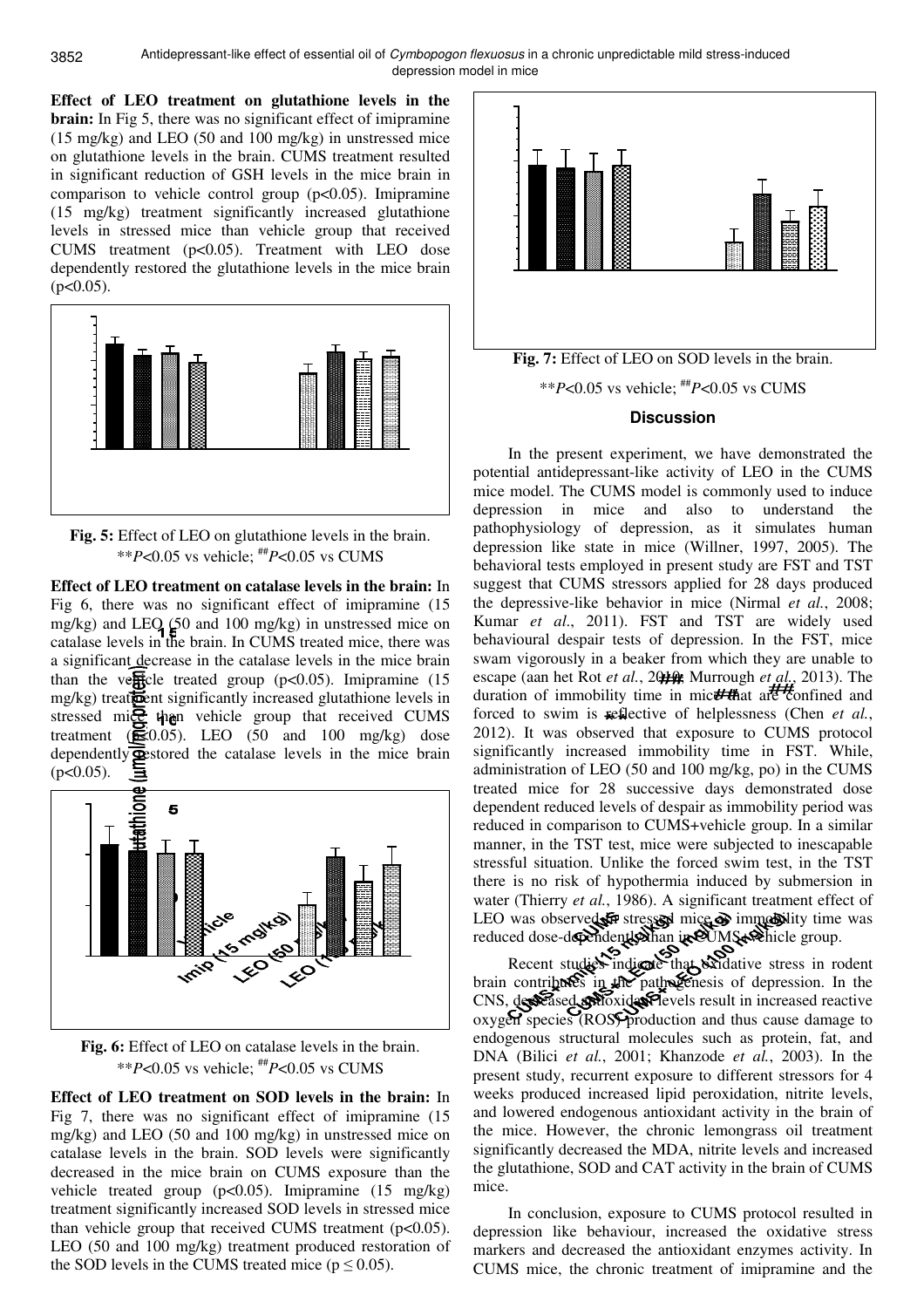high dose of lemongrass oil produced a similar beneficial effect on depressant-like behavior and improved oxidative stress. The direct pharmacological targets of imipramine and LEO are different. Imipramine, a tricyclic antidepressant, inhibits reuptake of NA and 5-HT from pre-synaptic membrane, while LEO acts as an antioxidant and reduced oxidative stress in the CNS. Therefore, LEO has potential antidepressant activity and can be used in the treatment of depression disorders.

#### **References**

- Aan het Rot, M.; Collins, K.A.; Murrough, J.W.; Perez, A.M.; Reich, D.L.; Charney, D.S. and Mathew, S.J. (2010). Safety and Efficacy of Repeated-Dose Intravenous Ketamine for Treatment-Resistant Depression. Biological Psychiatry, 67(2): 139–145.
- Bilici, M.; Efe, H.; Köroğlu, M.A.; Uydu, H.A.; Bekaroğlu, M. and Değer, O. (2001). Antioxidative enzyme activities and lipid peroxidation in major depression: alterations by antidepressant treatments. Journal of Affective Disorders, 64(1): 43–51.
- Chen, L.; Chen, M.; Wang, F.; Sun, Z.; Quanzhi, H.; Geng, M. and Duan, D. (2012). Antidepressant-Like Effects of Shuyusan in Rats Exposed to Chronic Stress: Effects on Hypothalamic-Pituitary-Adrenal Function. Evidence-Based Complementary and Alternative Medicine, 2012, 1–9.
- Chen, P.-J.; Hsieh, C.-L.; Su, K.-P.; Hou, Y.-C.; Chiang, H.- M.; Lin, I.-H. and Sheen, L.-Y. (2008). The Antidepressant Effect of *Gastrodia elata* Bl. on the Forced-Swimming Test in Rats. The American Journal of Chinese Medicine, 36(01): 95–106.
- Chowdhury, S.R.; Tandon, P.K. and Chowdhury, A.R. (2010). Chemical Composition of the Essential Oil of *Cymbopogon flexuosus* (Steud) Wats. Growing in Kumaon Region. Journal of Essential Oil Bearing Plants, 13(5): 588–593.
- Chuang, C.-Y.; Shi, Y.-C.; You, H.-P.; Lo, Y.-H. and Pan, T.-M. (2011). Antidepressant Effect of GABA-Rich *Monascus-* Fermented Product on Forced Swimming Rat Model. Journal of Agricultural and Food Chemistry, 59(7): 3027–3034.
- Delgado, P.L. (2000). Depression: the case for a monoamine deficiency. The Journal of Clinical Psychiatry, 61(6): 7–11.
- Ellman, G.L. (1959). Tissue sulfhydryl groups. Archives of Biochemistry and Biophysics, 82(1): 70–77.
- Fava, M. (2003). Diagnosis and definition of treatmentresistant depression. Biological Psychiatry, 53(8): 649– 659.
- Ganjewala, D. and Gupta, A.K. (2013). Lemongrass (Cymbopogon flexuosus Steud) Wats Essential Oil: Overview and Biological Activities. *Essential Oils-II*, *37*(September 2016), 234–262.
- Gawali, N.B.; Bulani, V.D.; Gursahani, M.S.; Deshpande, P.S.; Kothavade, P.S. and Juvekar, A.R. (2017). Agmatine attenuates chronic unpredictable mild stressinduced anxiety, depression-like behaviours and cognitive impairment by modulating nitrergic signalling pathway. Brain Research, 1663: 66–77.
- Green, L.C.; Wagner, D.A.; Glogowski, J.; Skipper, P.L.; Wishnok, J.S. and Tannenbaum, S.R. (1982). Analysis of nitrate, nitrite, and [15N]nitrate in biological fluids. Analytical Biochemistry, 126(1): 131–138.
- Iovieno, N.; Dalton, E.D.; Fava, M. and Mischoulon, D. (2011). Second-tier natural antidepressants: Review and critique. Journal of Affective Disorders, 130(3): 343–357.
- Jindal, A.; Mahesh, R. and Bhatt, S. (2013). Etazolate, a phosphodiesterase 4 inhibitor reverses chronic unpredictable mild stress-induced depression-like behavior and brain oxidative damage. Pharmacology Biochemistry and Behavior, 105: 63–70.
- Khanzode, S.D.; Dakhale, G.N.; Khanzode, S.S.; Saoji, A. and Palasodkar, R. (2003). Oxidative damage and major depression: the potential antioxidant action of selective serotonin re-uptake inhibitors. Redox Report, 8(6): 365–370.
- Kumar, B.; Kuhad, A. and Chopra, K. (2011). Neuropsychopharmacological effect of sesamol in unpredictable chronic mild stress model of depression: behavioral and biochemical evidences. Psychopharmacology, 214(4): 819–828.
- Liu, J.; Qiao, W.; Yang, Y.; Ren, L.; Sun, Y. and Wang, S. (2012). Antidepressant-like effect of the ethanolic extract from Suanzaorenhehuan Formula in mice models of depression. Journal of Ethnopharmacology, 141(1): 257–264.
- Misra, H.P. and Fridovich, I. (1972). The role of superoxide anion in the autoxidation of epinephrine and a simple assay for superoxide dismutase. Journal of Biological Chemistry, 247(10): 3170–3175.
- Murrough, J.W.; Perez, A.M.; Pillemer, S.; Stern, J.; Parides, M.K.; Aan Het Rot, M. and Iosifescu, D.V. (2013). Rapid and longer-term antidepressant effects of repeated ketamine infusions in treatment-resistant major depression. Biological Psychiatry, 74(4): 250– 256.
- Nestler, E.J. and Hyman, S.E. (2010). Animal models of neuropsychiatric disorders. Nature Neuroscience, 13(10): 1161–1169.
- Nirmal, J.; Babu, C.S.; Harisudhan, T. and Ramanathan, M. (2008). Evaluation of behavioural and antioxidant activity of Cytisus scoparius Link in rats exposed to chronic unpredictable mild stress. BMC Complementary and Alternative Medicine, 8(1): 15.
- Sarris, J. (2007). Herbal medicines in the treatment of psychiatric disorders: a systematic review. Phytotherapy Research, 21(8): 703–716.
- Seol, G.H.; Shim, H.S.; Kim, P.-J.; Moon, H.K.; Lee, K.H.; Shim, I. and Min, S.S. (2010). Antidepressant-like effect of Salvia sclarea is explained by modulation of dopamine activities in rats. Journal of Ethnopharmacology, 130(1): 187–190.
- Sinha, A.K. (1972). Colorimetric assay of catalase. Analytical Biochemistry, 47(2): 389–394.
- Song, C. and Leonard, B.E. (2005). The olfactory bulbectomised rat as a model of depression. Neuroscience and Biobehavioral Reviews, 29: 627– 647.
- Steru, L.; Chermat, R.; Thierry, B. and Simon, P. (1985). The tail suspension test: a new method for screening antidepressants in mice. Psychopharmacology, 85(3): 367–370.
- Thierry, B.; Stéru, L.; Simon, P. and Porsolt, R.D. (1986). The tail suspension test: Ethical considerations. Psychopharmacology, 90: 284–285.
- Willner, P. (1997). Validity, reliability and utility of the